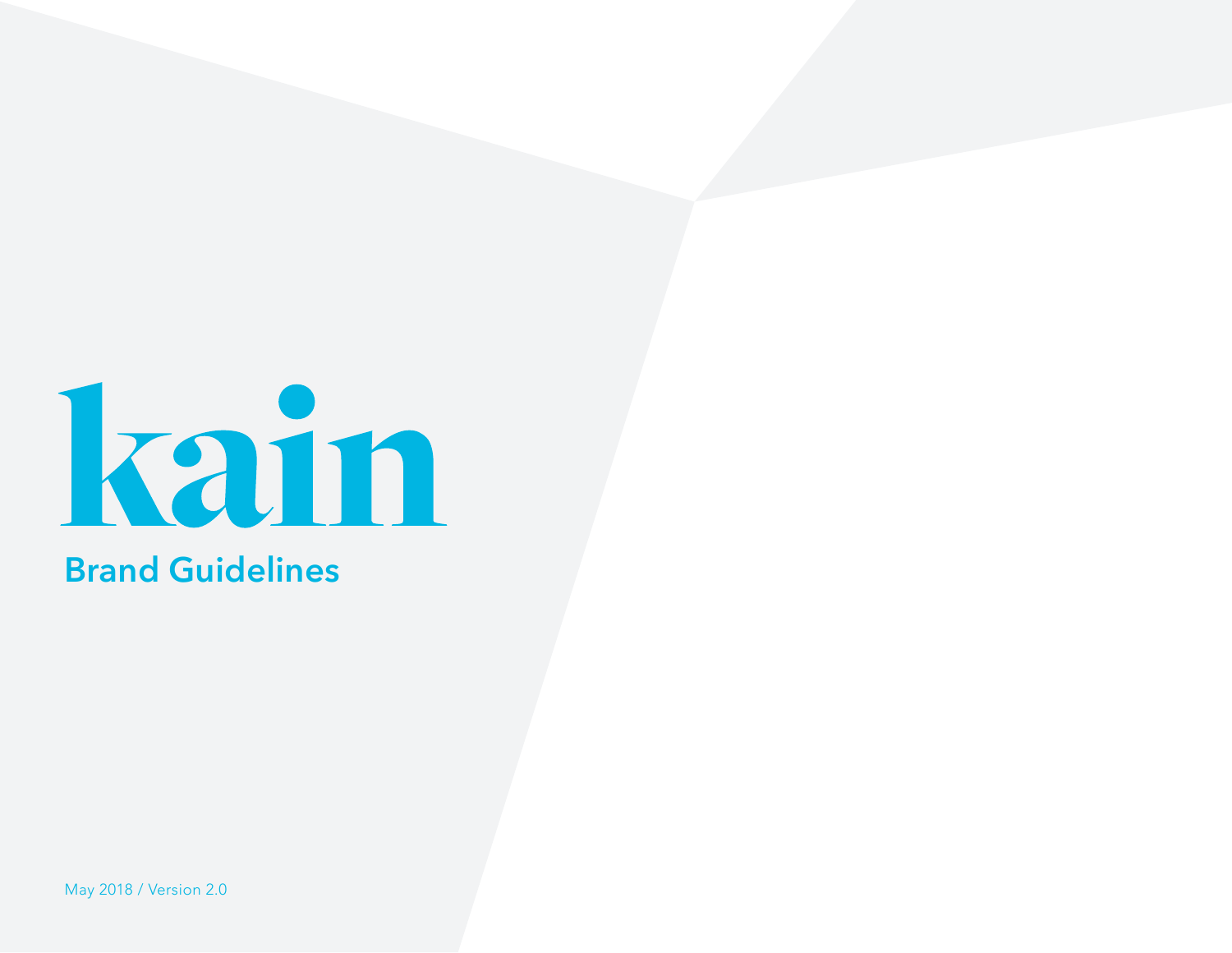**Kain**

Mark

Typography

Color

Language

**Hourglass** 

**Collateral** 

### **Table of Contents**

This is a guide to the elements that make up Kain. It includes sample executions that demonstrate how to bring our identity to life.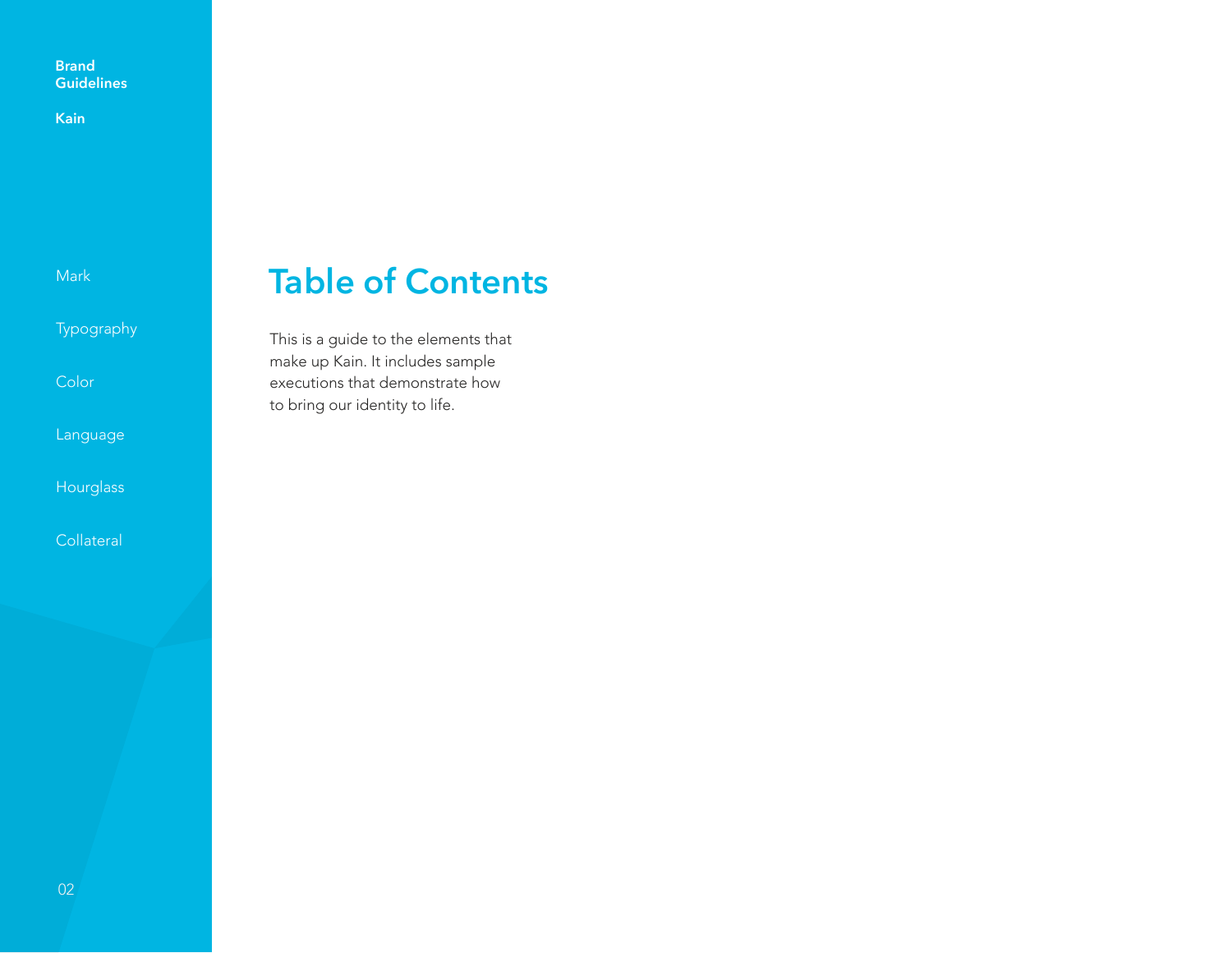**Kain**

Mark

Typography

Color

Language

**Hourglass** 

**Collateral** 

### **Mark**

This mark is the guiding post for the Kain brand. It conveys the future of our work – and the character of our organization.

Maintain plenty of space around the mark at all times.





Minimum Size: 3/4 in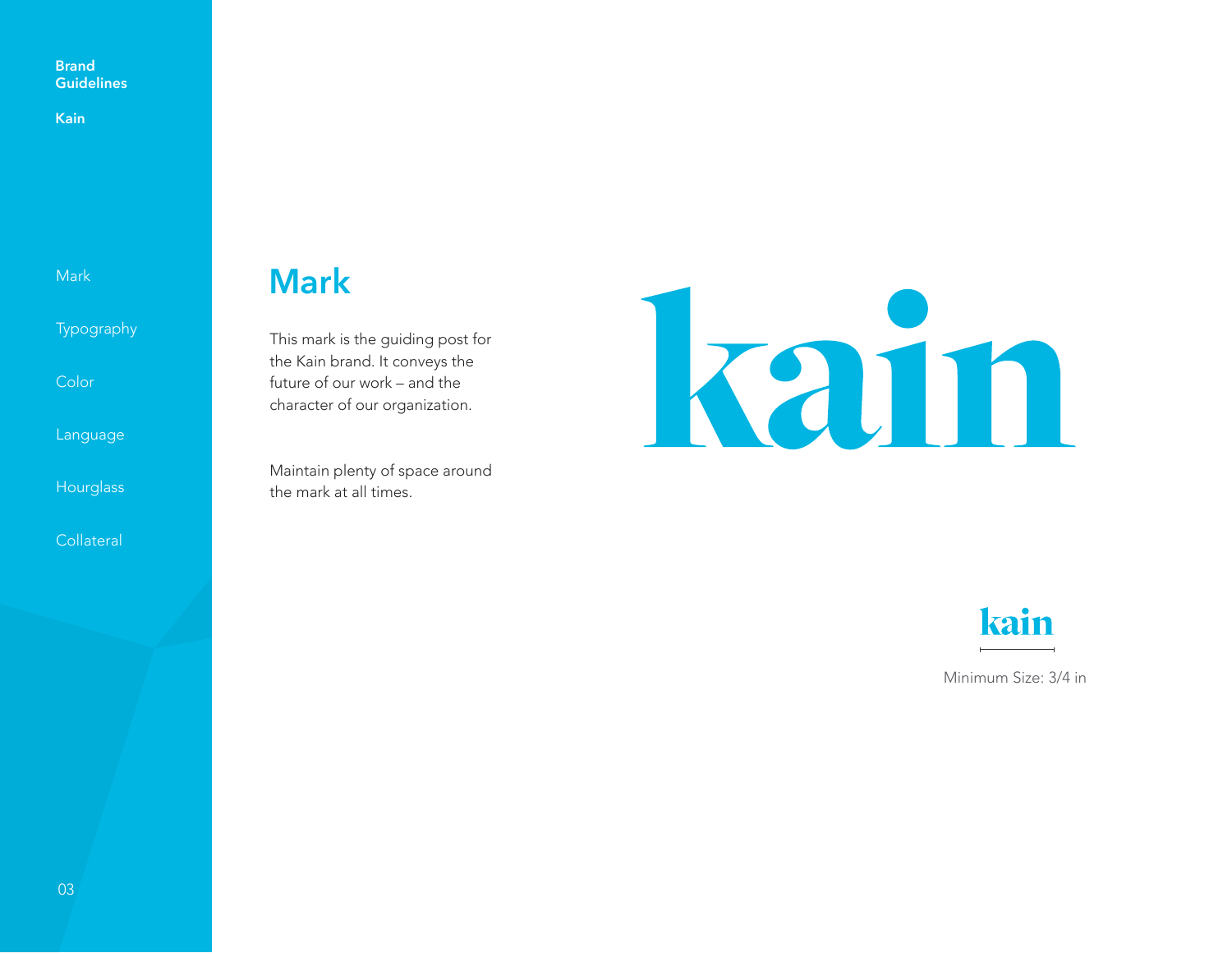**Kain**

Mark

Typography

Color

Language

**Hourglass** 

**Collateral** 

### **Don'ts**

- + Do not stretch or skew the logo
- + Do not pull apart the logo

+ Do not color the logo

- + Do not rotate the logo
- + Do not add elements to the logo
- + Do not shrink parts of the logo
- + Do not outline the logo
- + Do not add drop shadows to the logo

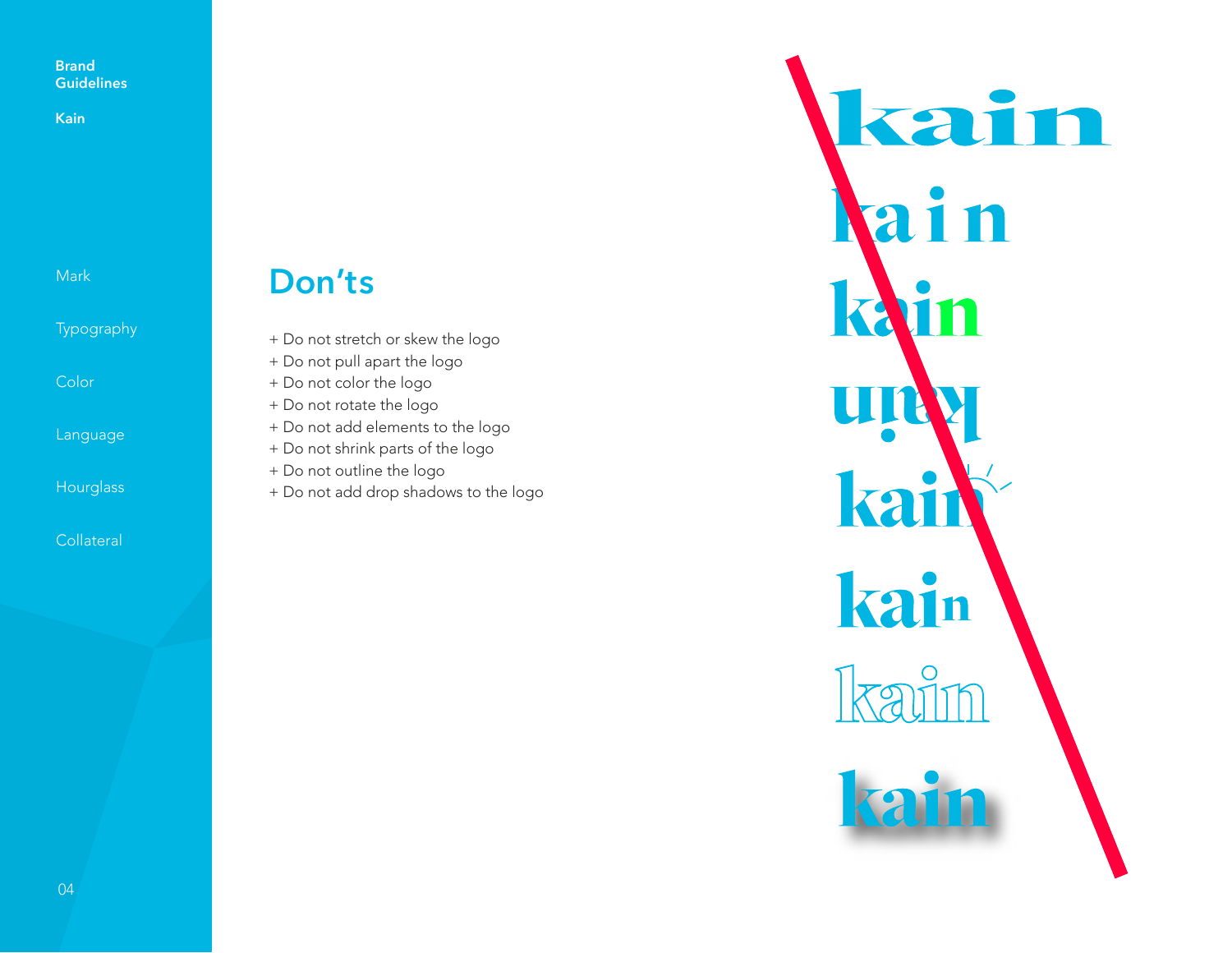**Kain**

Mark

Typography

**Color** 

Language

**Hourglass** 

Collateral

# **Typography**

Fonts express as much as words. They convey feeling, establishing a consistent and ownable visual language for Kain.

Avenir Next Demi Bold should be used as the primary display face in communications. Avenir Next Medium should be used for quotes and emphasis. The body copy font is Avenir Light.

# **Headlines in Avenir Next DemiBold, Title Case**

Subheads are set in Avenir Next Medium

Body copy is always set in Avenir Light.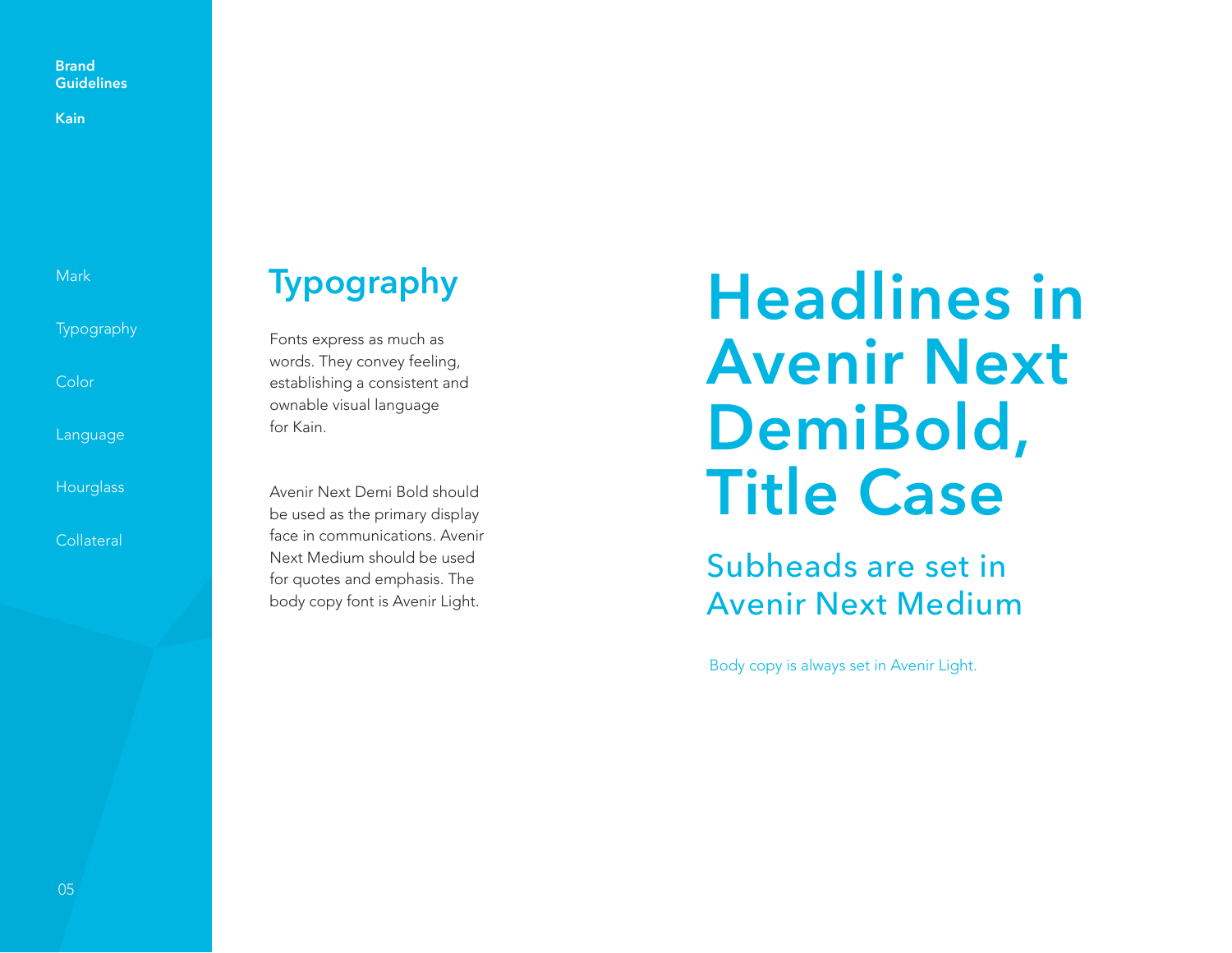**Kain**

Mark

Typography

Color

Language

**Hourglass** 

**Collateral** 

### **Color**

Color has enduring emotional appeal. Kain's colors are elegant.

By pairing the colors consistently, you can harness Kain's personality.

Please reference this page when applying our color palette.

Used in the following proportion, our brand is demonstrated elegantly. **Blue** 

RGB: 0 / 181 / 226 HEX: #00B5E2 CMYK: 75 / 0 / 5 / 0 PANTONE: 306 C

### Dark Grey

RGB: 91 / 103 / 112 HEX: #5B6770 CMYK: 45 / 25 / 16 / 59 PANTONE: 431 C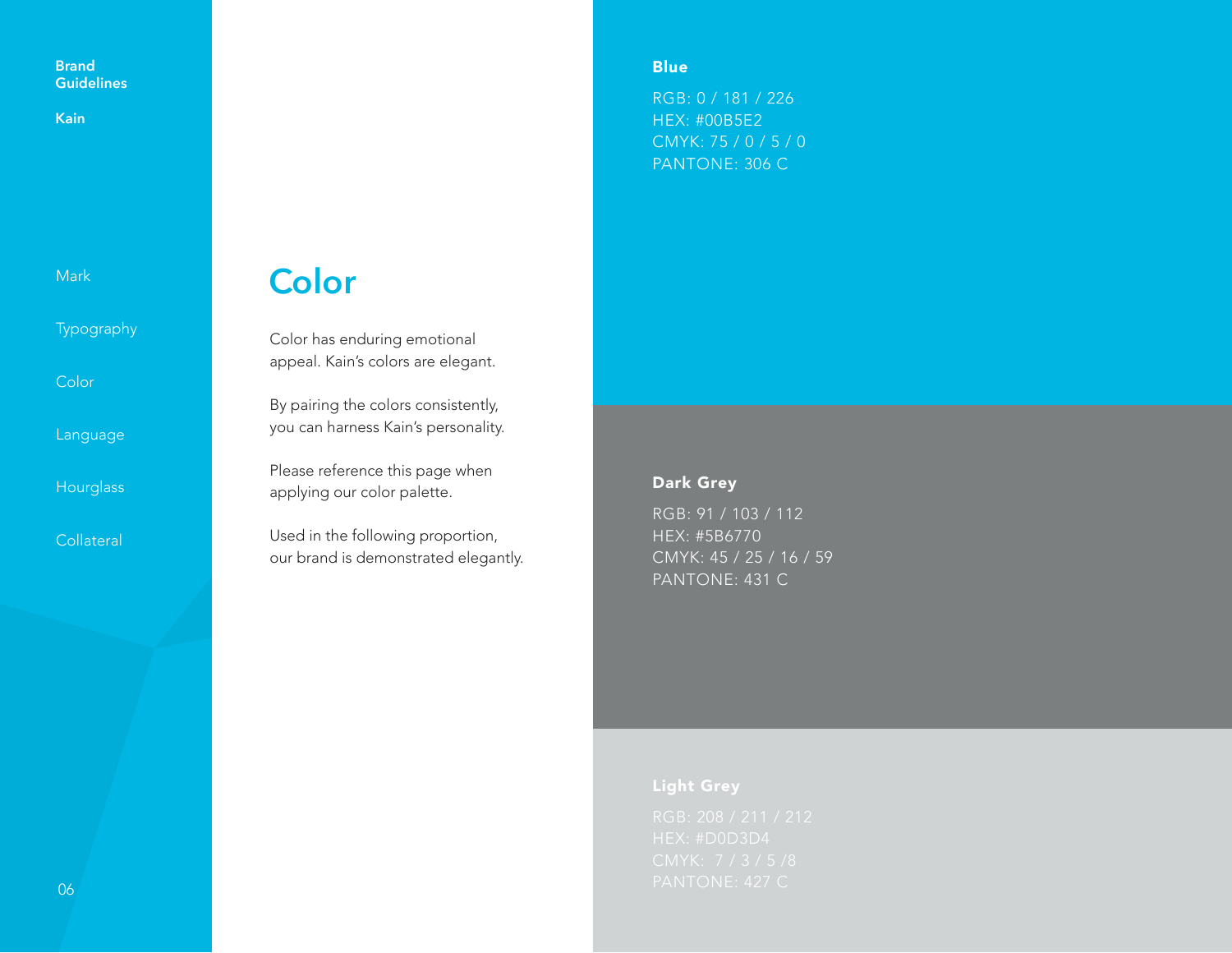**Kain**

Mark

Typography

**Color** 

Language

**Hourglass** 

**Collateral** 

### **Language**

Use the following language to identify and articulate the Kain's mission.

### **Primary Tag**

This tagline is intended for wide marketing use and internal application as an encapsulation of our mission statement.

# **ACCELERATE YOUR SUCCESS**

**Headlines**

### **Results-Driven Professional Development**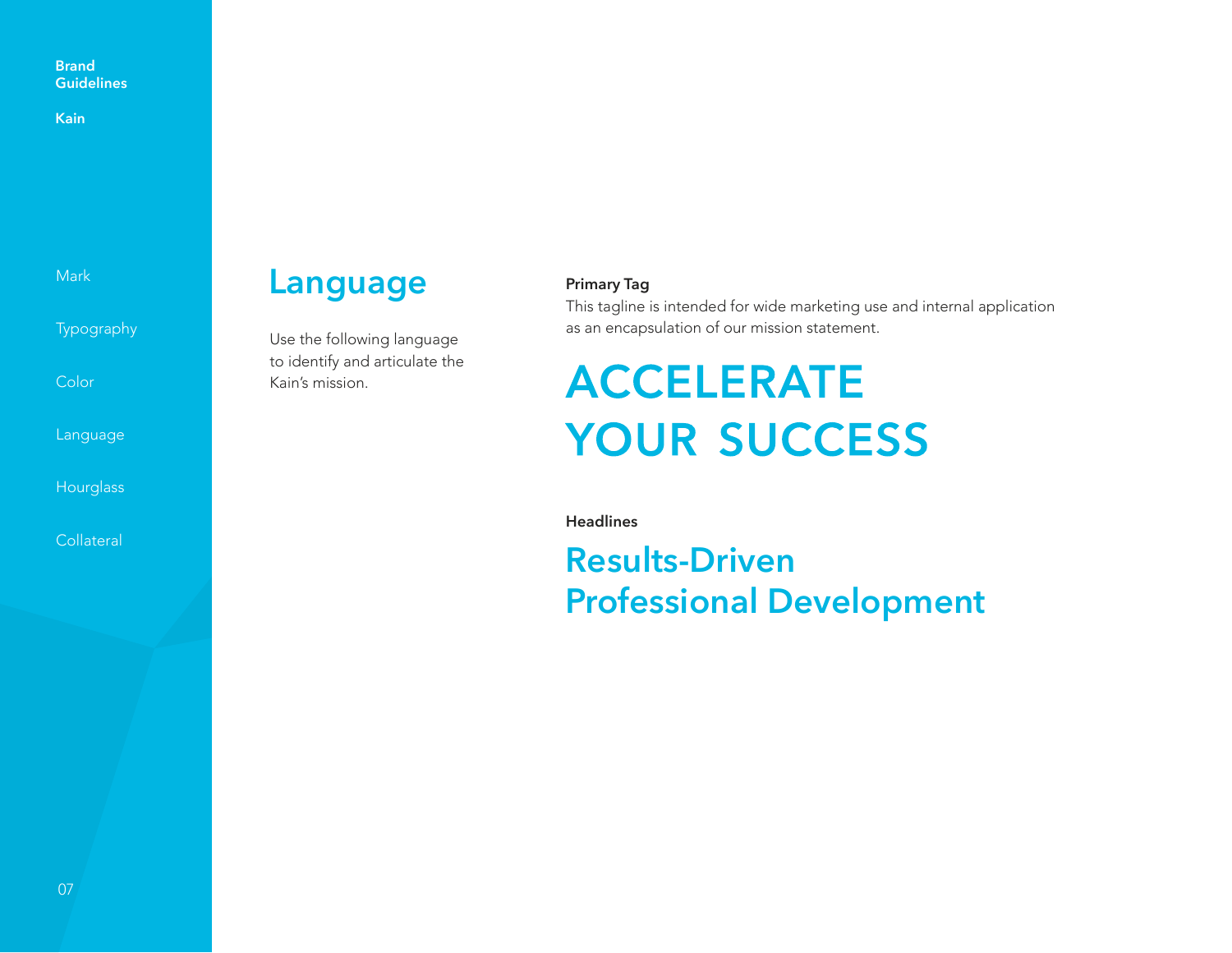**Kain**

Mark

Typography

Color

Language

**Hourglass** 

**Collateral** 

## **Hourglass**

Through usage we've found it's better when the lines meet exactly or are obviously not connected at all. The forms also run to the outreaches of the substrate / form. We advise to continue this pattern.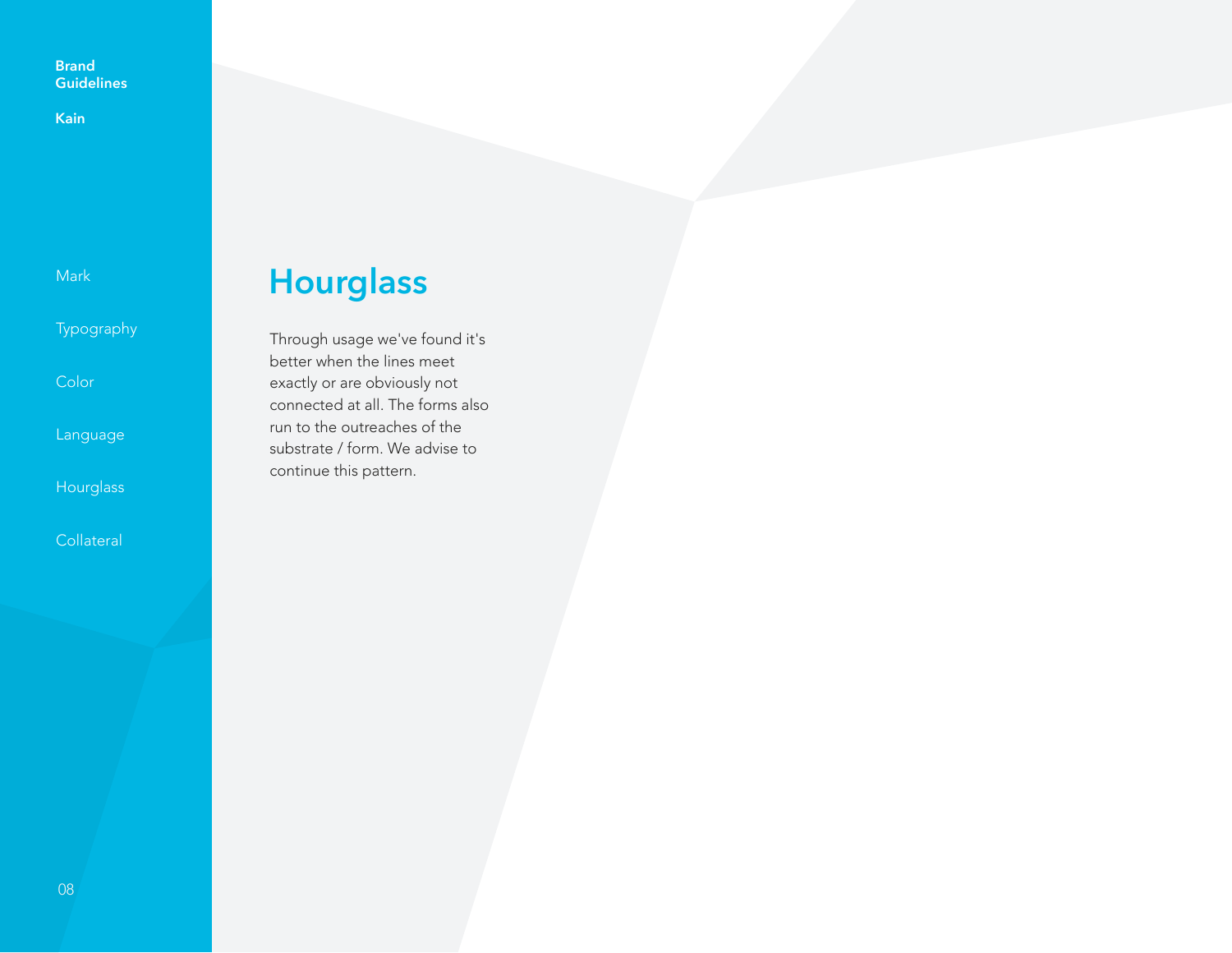**Kain**

Mark

Typography

Color

Language

**Hourglass** 

**Collateral** 

### **Collateral**

The following pages feature sample executions of branded collateral. These typical layouts should not be altered.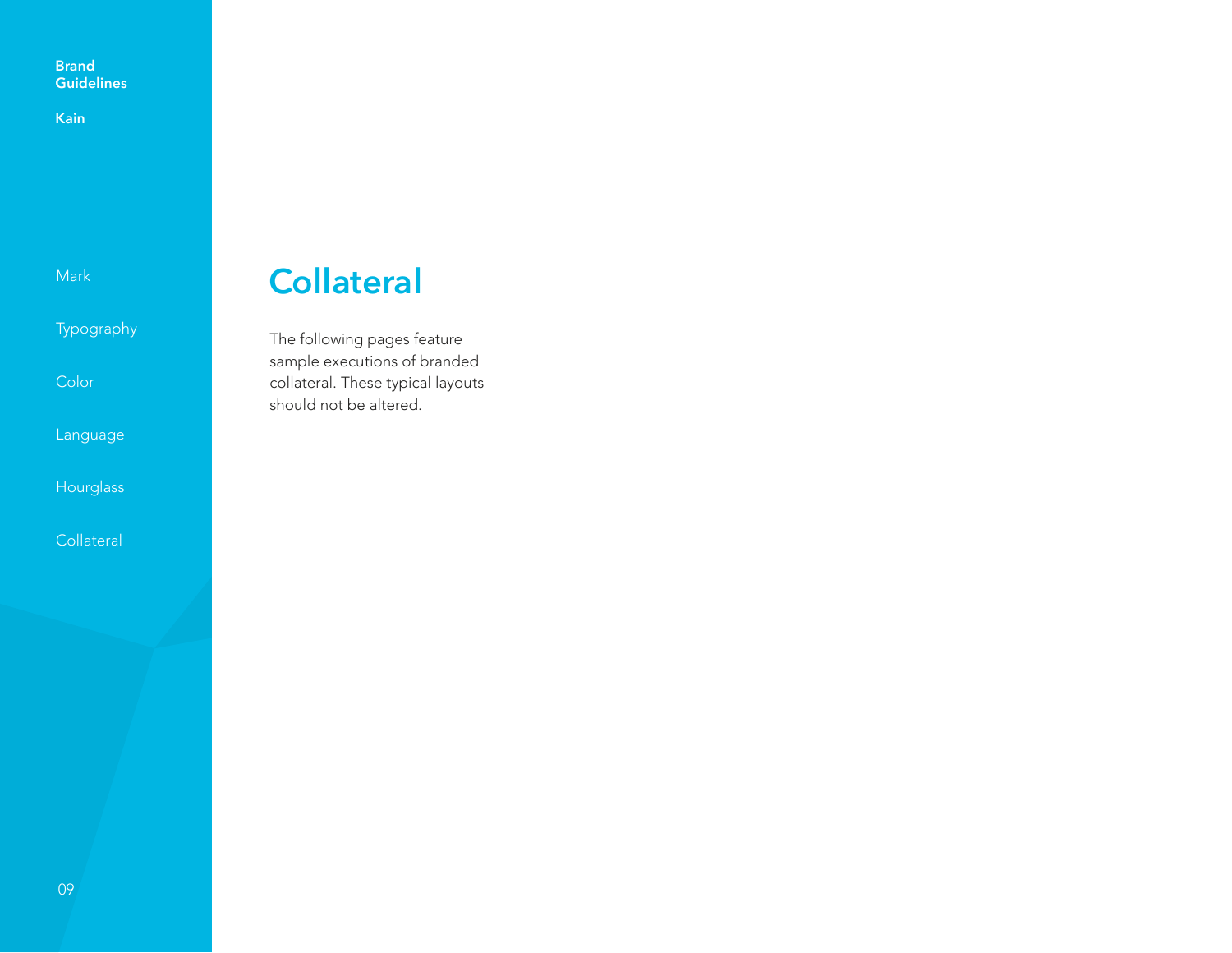**Kain**

Mark

Typography

**Color** 

Language

**Hourglass** 

**Collateral** 

### **Business Cards**





| kain |
|------|
| kain |
| kain |
| kain |
| kain |
| kain |
|      |

DAVID KAIN President

F 248.928.5236

CHELSEA MAGEE Client Success Director

david@kain.auto 380 South Mill Street C 859.533.2626 T 859.269.8302 F 248.928.5236 Suite 204 Lexington, KY 40508 kain.auto

ACCELERATE YOUR SUCCESS

EVE KAIN Business Manager

eve@kain.auto C 859.321.2636 T 859.269.8302 F 248.928.5236 380 South Mill Street Suite 204 Lexington, KY 40508 kain.auto

ACCELERATE YOUR SUCCESS

chelsea@kain.auto 380 South Mill Street C 614.736.1039 Suite 204 T 859.269.8302 Lexington, KY 40508

kain.auto

ACCELERATE YOUR SUCCESS

#### JESSICA KAIN-BARTON

jessica@kain.auto 380 South Mill Street C 859.797.6807 Suite 204 T 859.269.8302 F 248.928.5236 Operations Director Lexington, KY 40508 kain.auto

ACCELERATE YOUR SUCCESS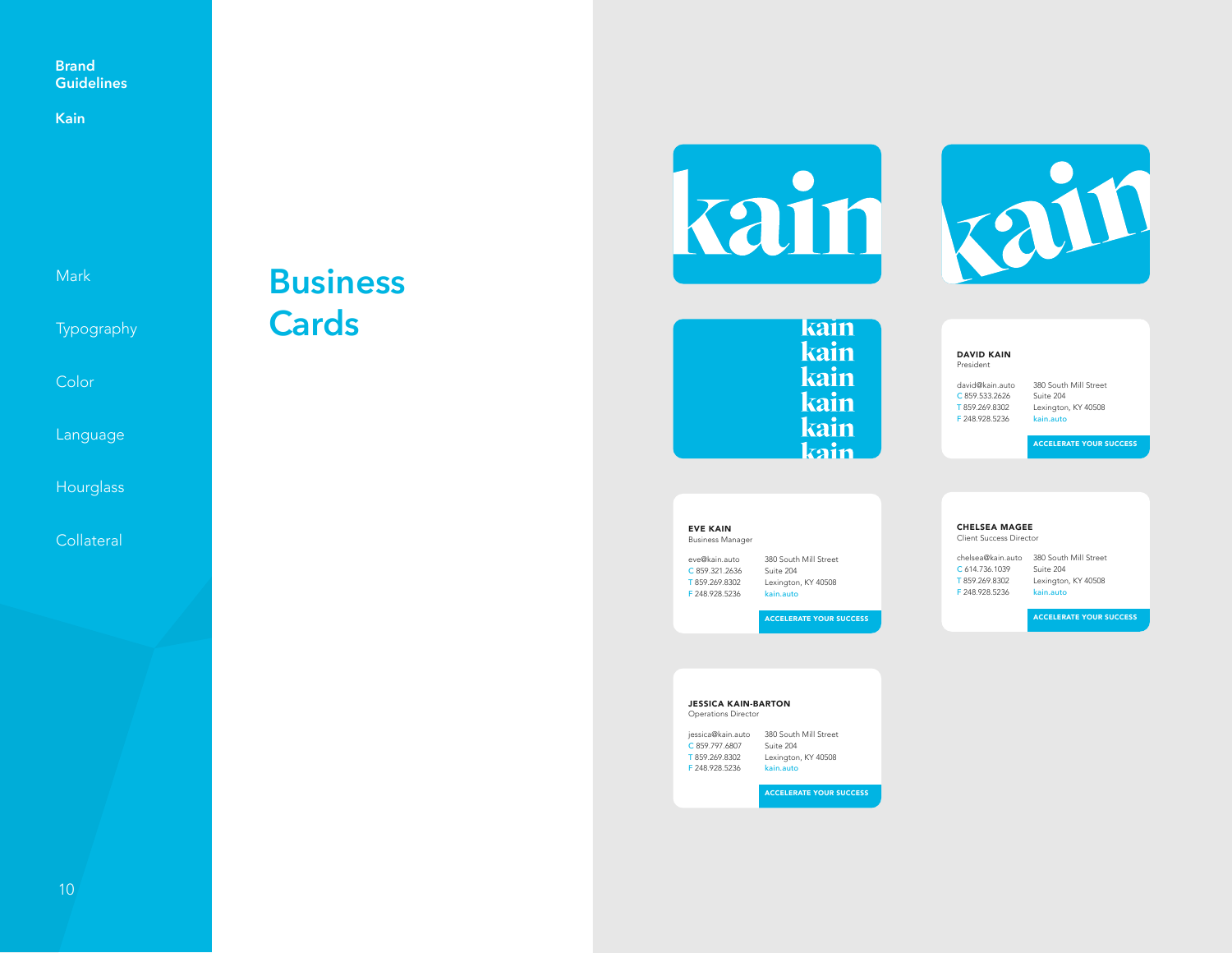**Kain**

Mark

Typography

Color

Language

Hourglass

**Collateral** 

# **Letterhead**

# kain

380 South Mill St., Ste. 204 Lexington, KY 40508

**T** 859.269.8302 **F** 248.928.5236

**kain.auto**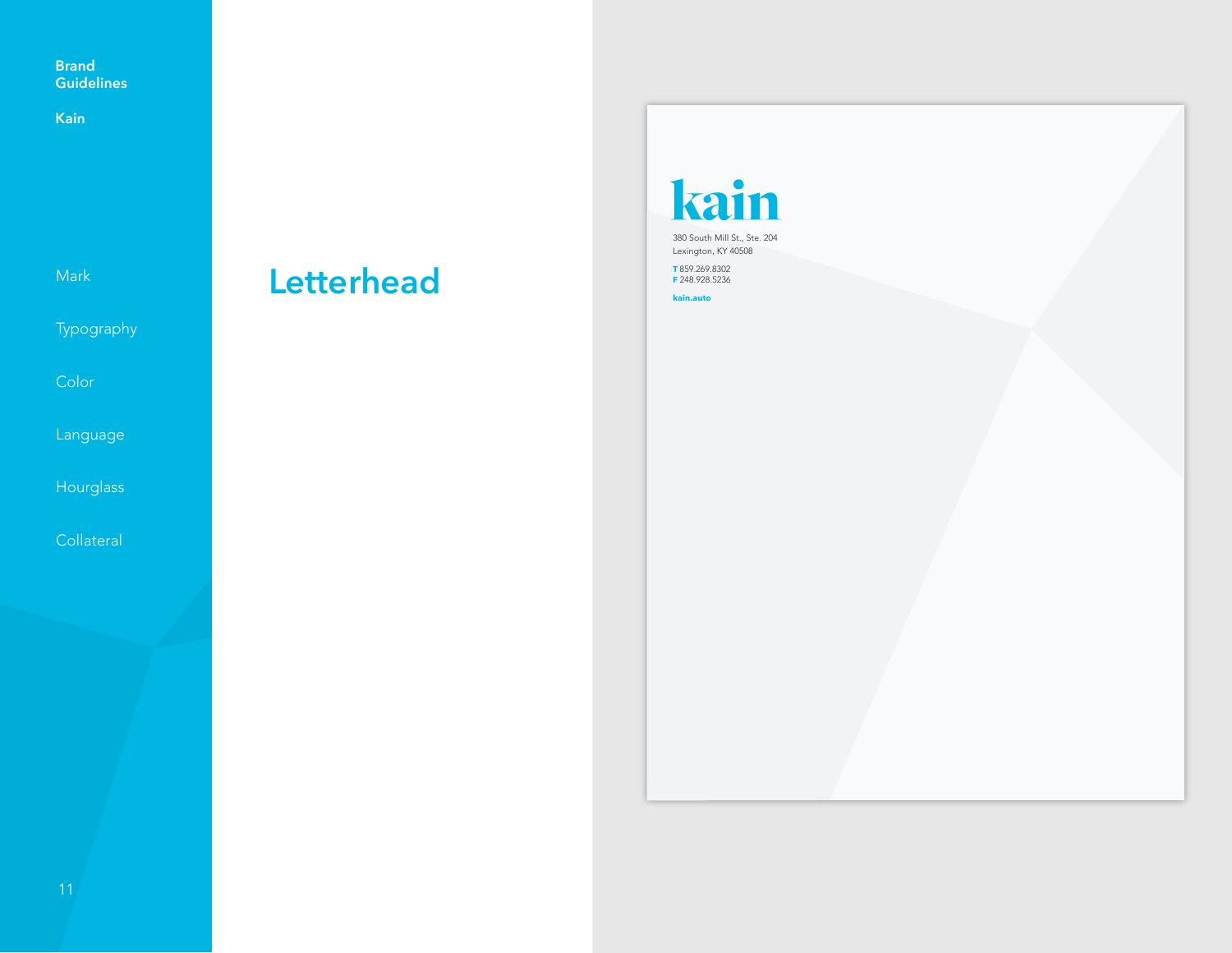**Kain**

Mark

Typography

Color

Language

**Hourglass** 

**Collateral** 

### **Letterhead**

# kain

380 South Mill St., Ste. 204 Lexington, KY 40508

**T** 859.269.8302 **F** 248.928.5236

**kain.auto** 

#### Hello Davis,

Sed ut perspiciatis unde omnis iste natus error sit voluptatem accusantium doloremque laudantium, totam rem aperiam, eaque ipsa quae ab illo inventore veritatis et quasi architecto beatae vitae dicta sunt explicabo. Nemo enim ipsam voluptatem quia voluptas sit aspernatur aut odit aut fugit, sed quia consequuntur magni dolores eos qui ratione voluptatem sequi nesciunt.

Lorem ipsum dolor sit amet, consectetur adipiscing elit, sed do eiusmod tempor incididunt ut labore et dolore magna aliqua. Ut enim ad minim veniam, quis nostrud exercitation ullamco laboris nisi ut aliquip ex ea commodo consequat. Duis aute irure dolor in reprehenderit in voluptate velit esse cillum dolore eu fugiat nulla pariatur. Excepteur sint occaecat cupidatat non proident, sunt in culpa qui officia deserunt mollit anim id est laborum. Neque porro quisquam est, qui dolorem ipsum quia dolor sit amet, consectetur, adipisci velit, sed quia non numquam eius modi tempora incidunt ut labore et dolore magnam aliquam quaerat voluptatem.

All the Best!

David Kain PRESIDENT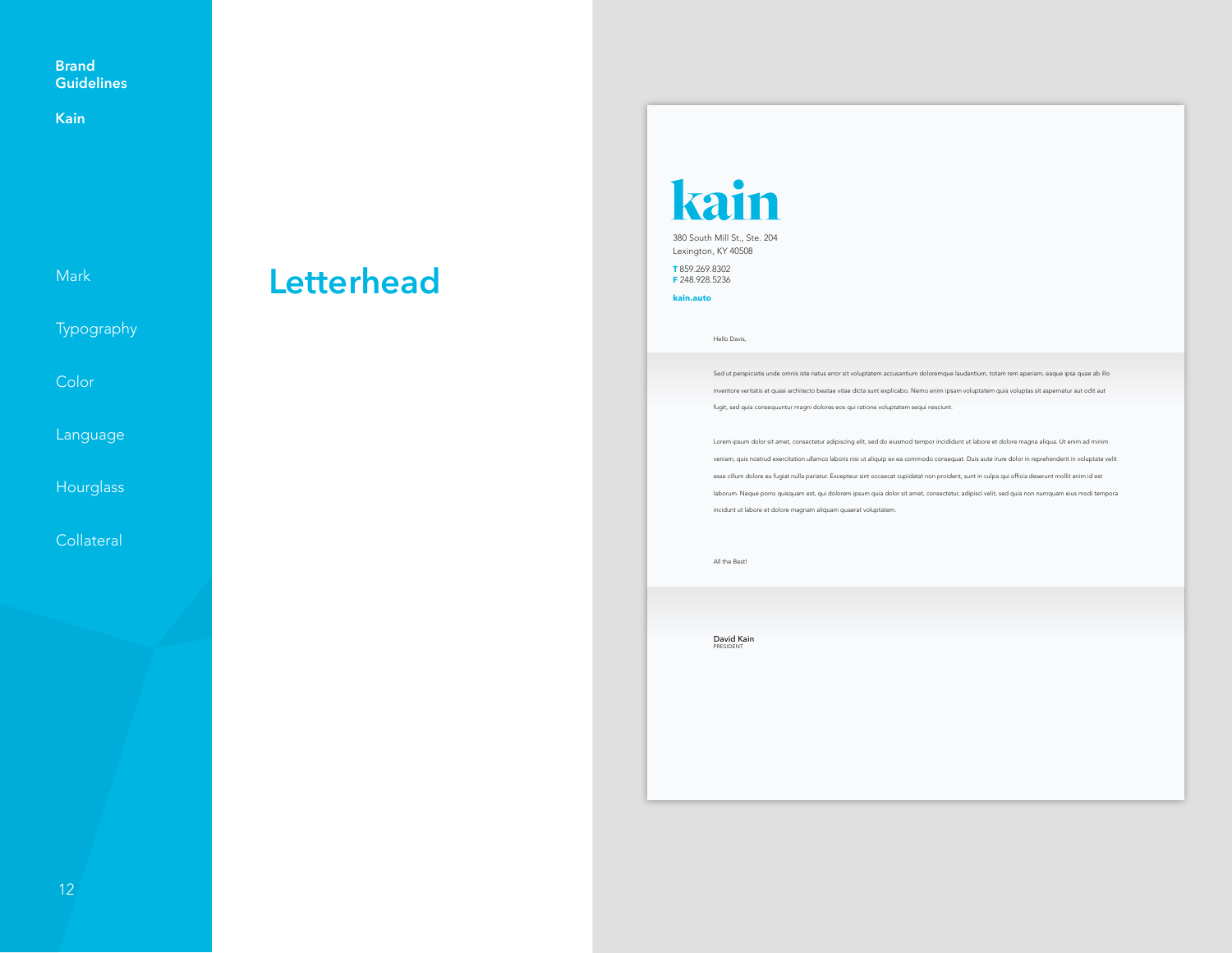**Kain**

Mark

Typography

Color

Language

**Hourglass** 

**Collateral** 

# **No. 10 Envelope**

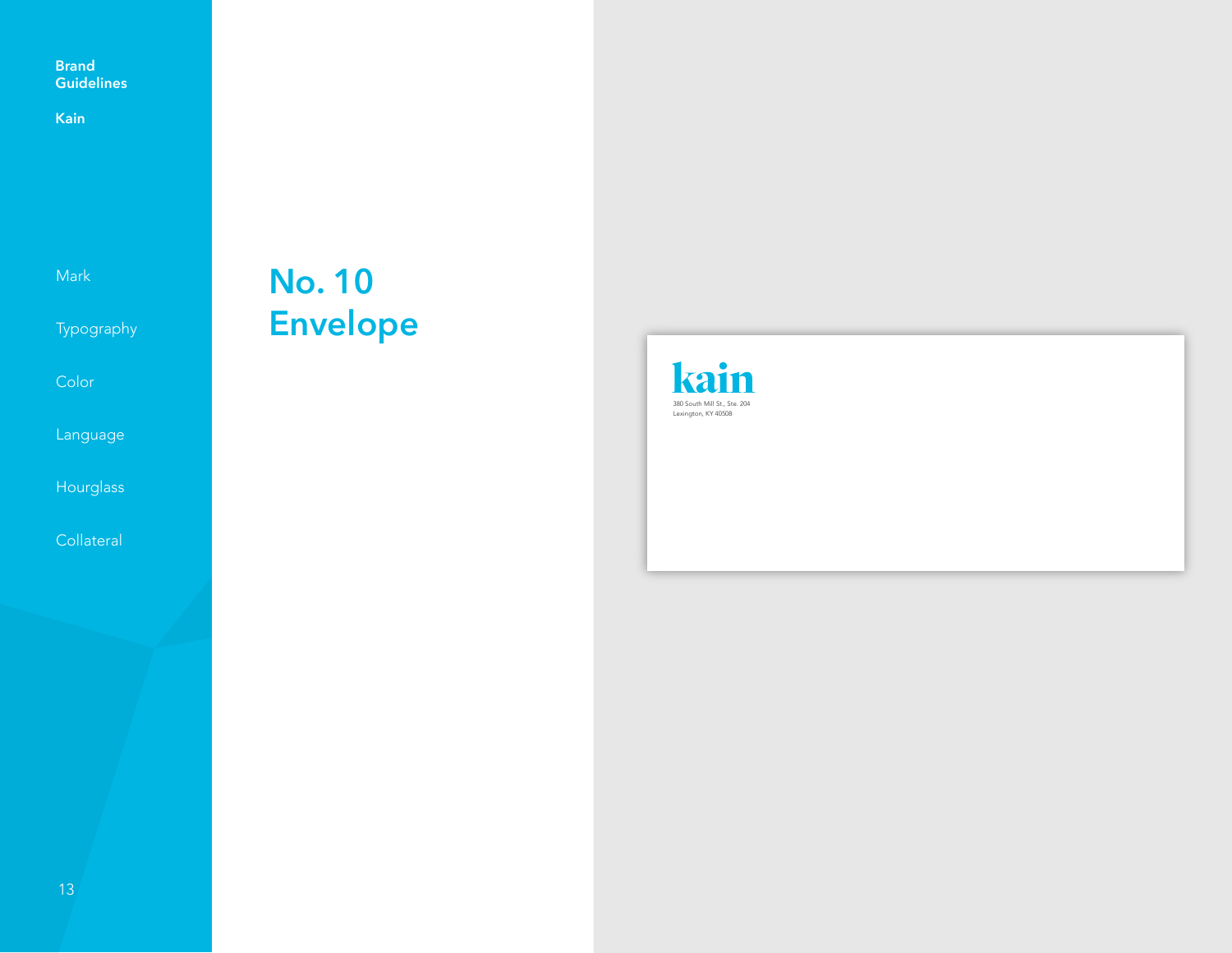**Kain**

Mark

Typography

Color

Language

**Hourglass** 

**Collateral** 

### **Rack Card**

**ACCELERATE YOUR SUCCESS** 

kain

Marketing Solutions that are customized for the specific needs of our clients. Because we focus on complementary integration of proven strategies and tactics into your current dealership operations, your team will embrace the opportunity to grow their business.

We find that each dealership has unique qualities that<br>we work with to provide the best purchase experience<br>for your internet prospects. Whether you are just<br>starting out, doing well but want to do better, or at the<br>top of

**Our focus is on your team's Professional Development using our Proven 8 Steps to Digital Success Curriculum**

1. Vision and goals<br>2. Customer experience<br>3. People and structure<br>4. Lead / Call handling processes<br>5. Communication tactics<br>6. Technology integration<br>8. Marketing and ongoing training<br>8. Marketing and ongoing training

We recognize that the success of our clients is our<br>scorecard and as a result we teach proven strategies<br>and tactics that assure immediate and long-lasting<br>results. Please let us know your vision and goals and<br>we'll craft

kain T 859.269.8302 F 248.928.5236 info@kain.auto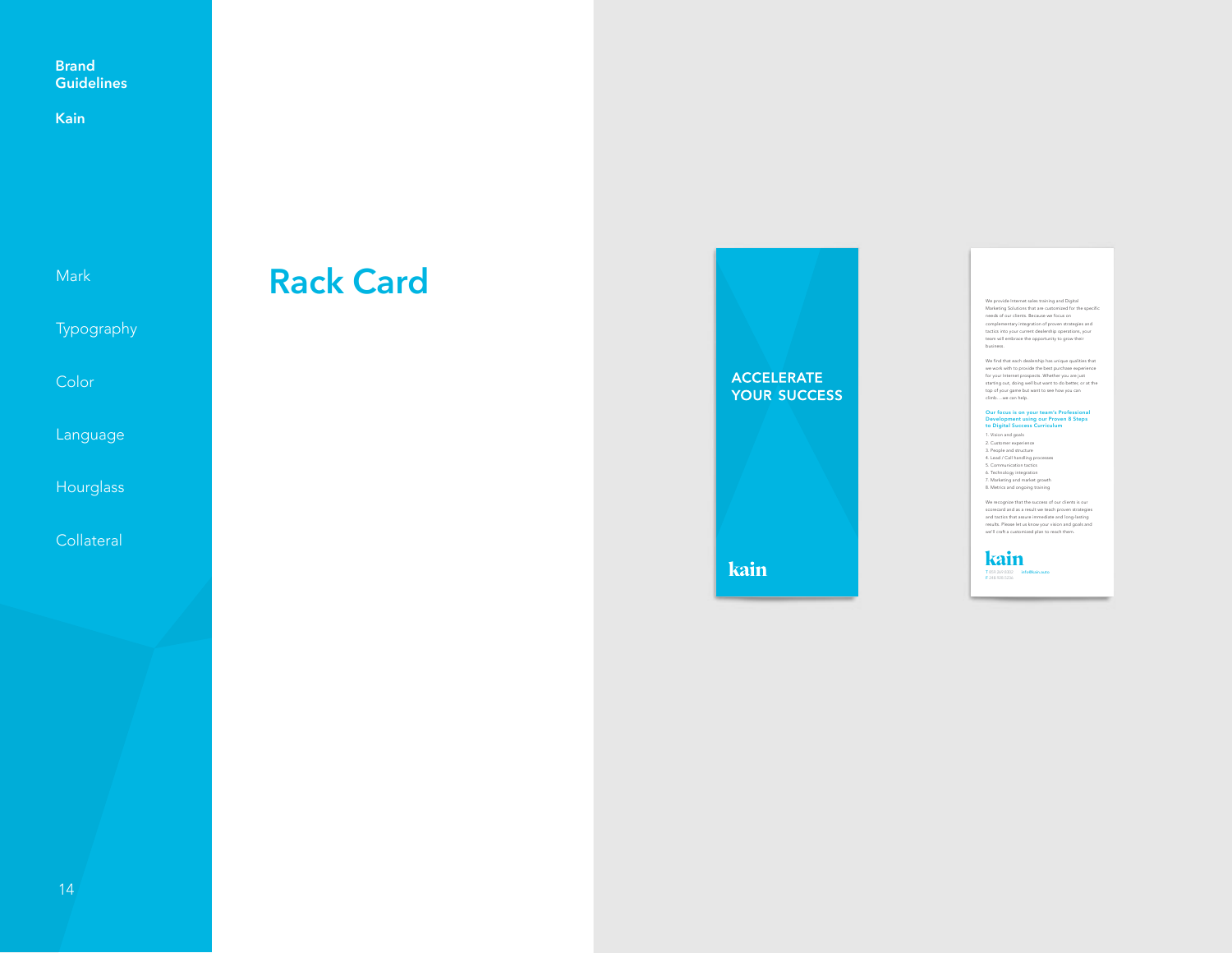**Kain**

Mark

Typography

Color

Language

**Hourglass** 

**Collateral** 

### **Envelope / Notecard / Thank You Notes**





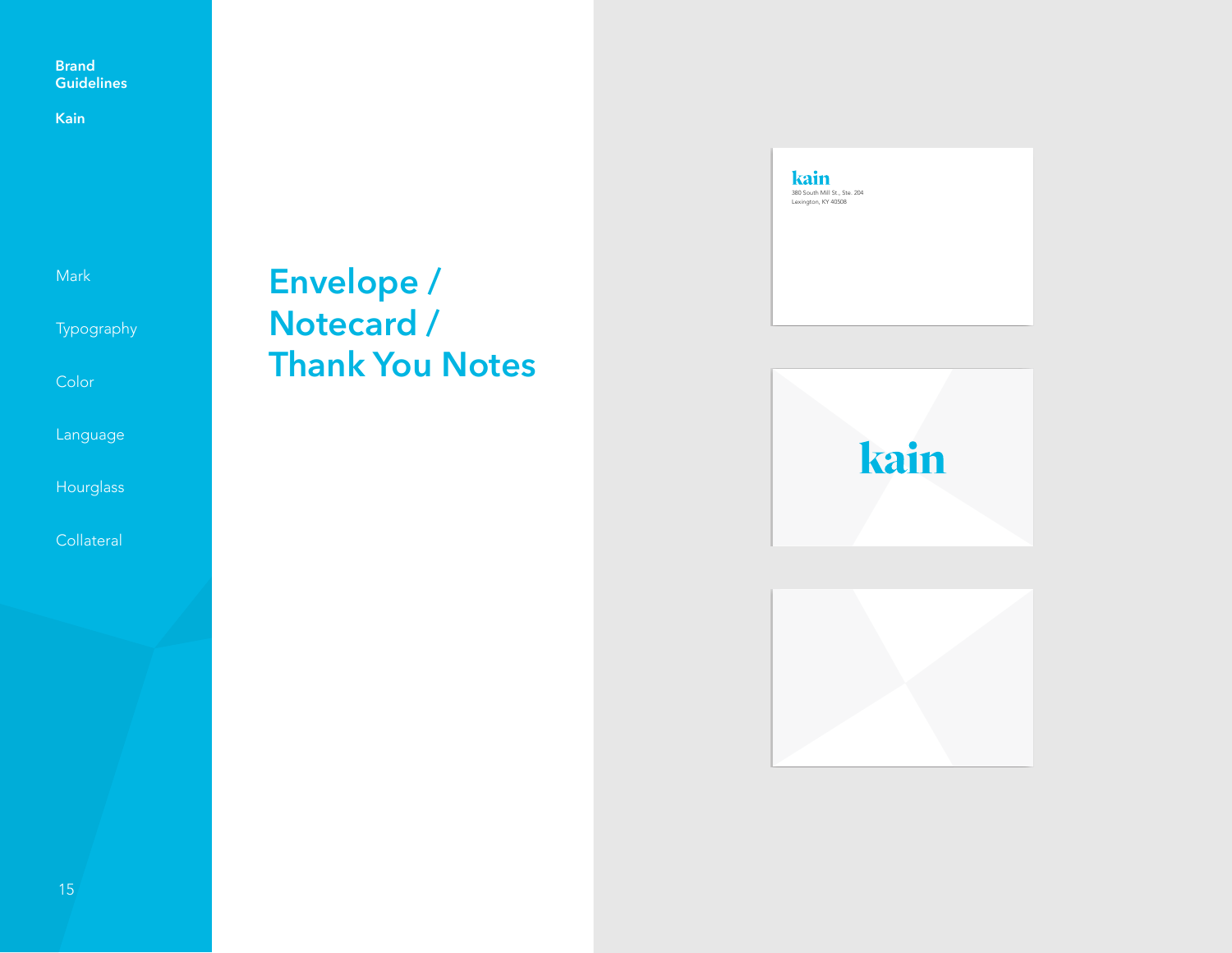**Kain**

Mark

Typography

Color

Language

Hourglass

Collateral

# **Notepad**

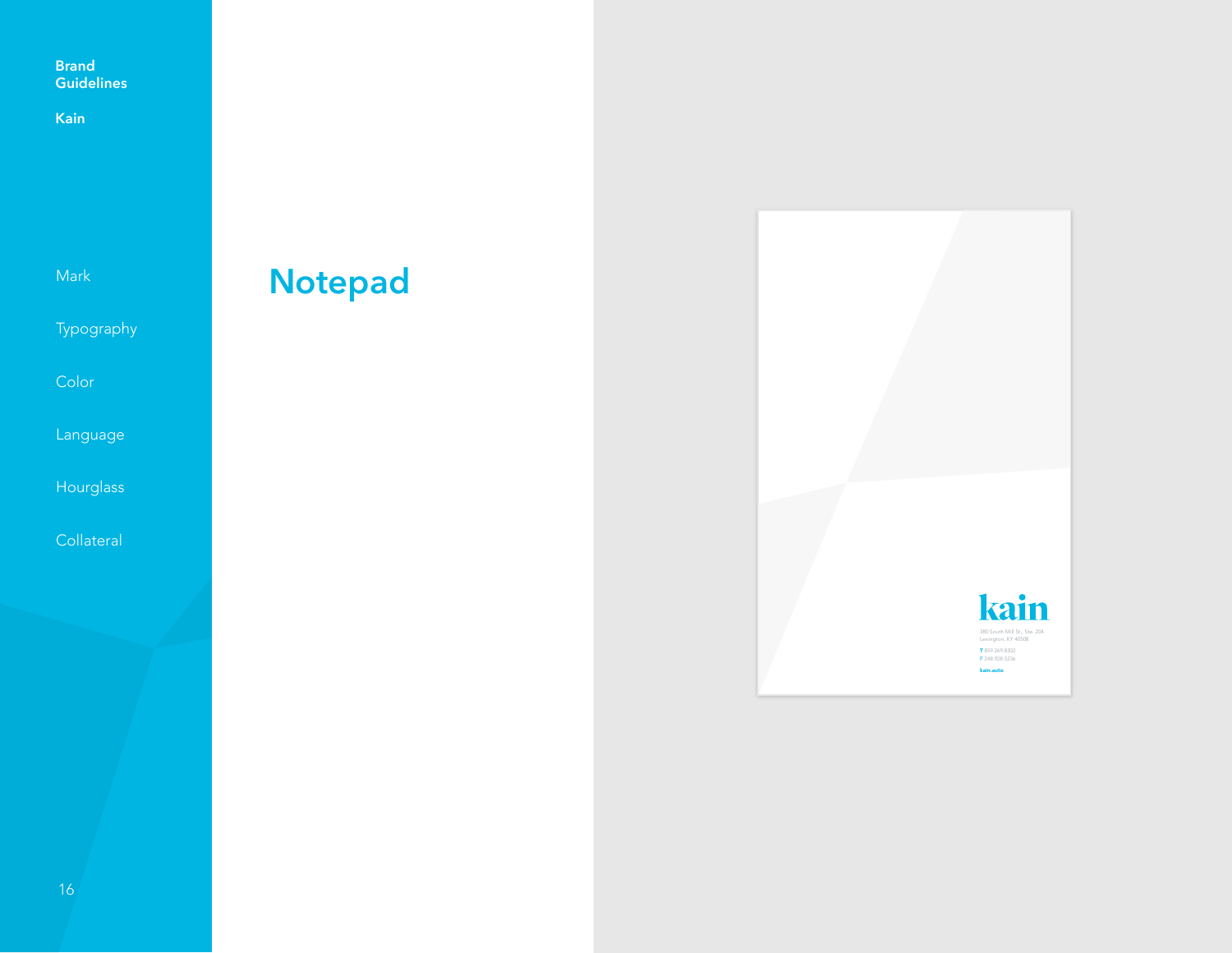**Kain**

Mark

Typography

Color

Language

**Hourglass** 

Collateral



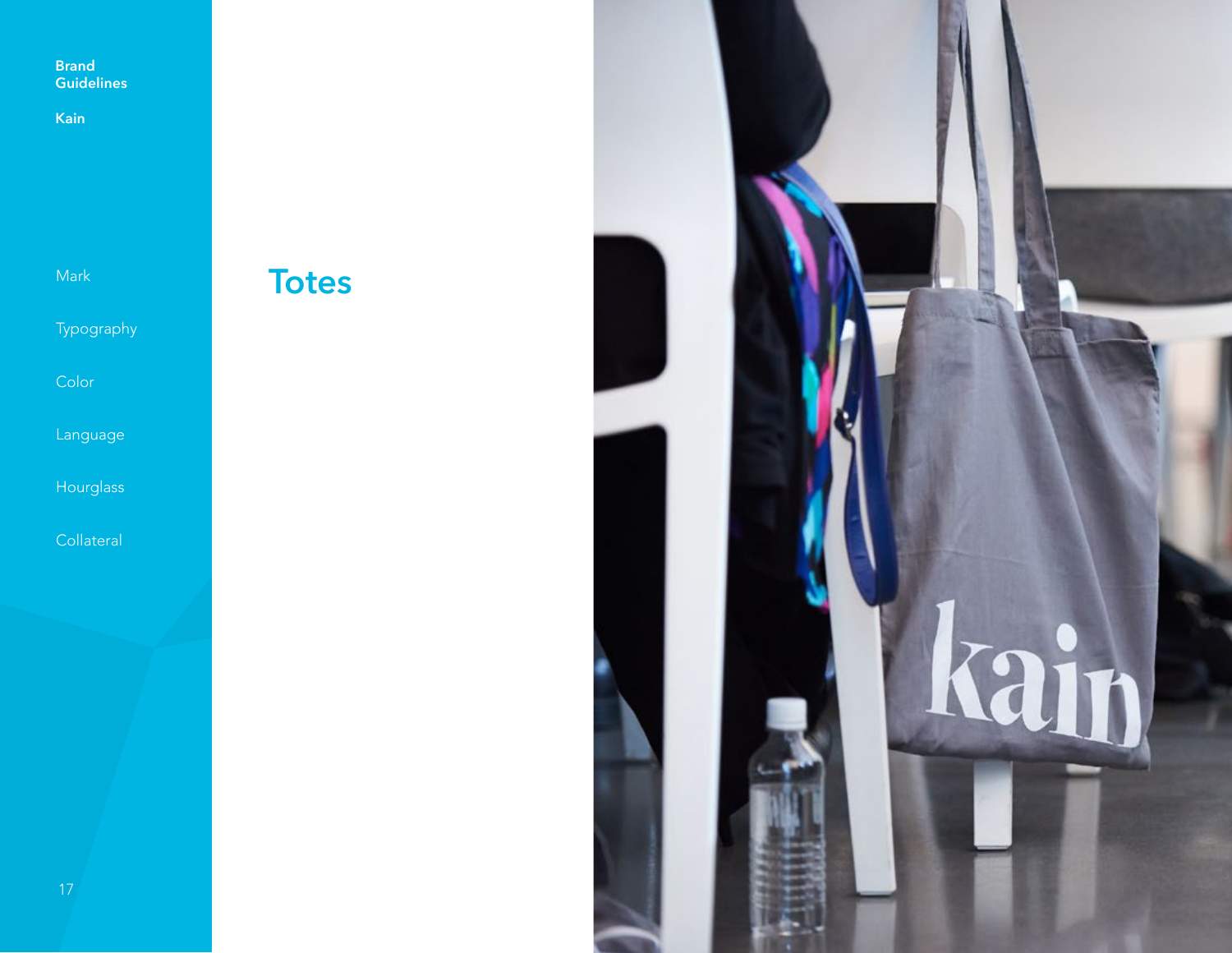**Kain**

| Mark |  |
|------|--|
|      |  |

Typography

Color

Language

Hourglass

Collateral

# **Name Badges**

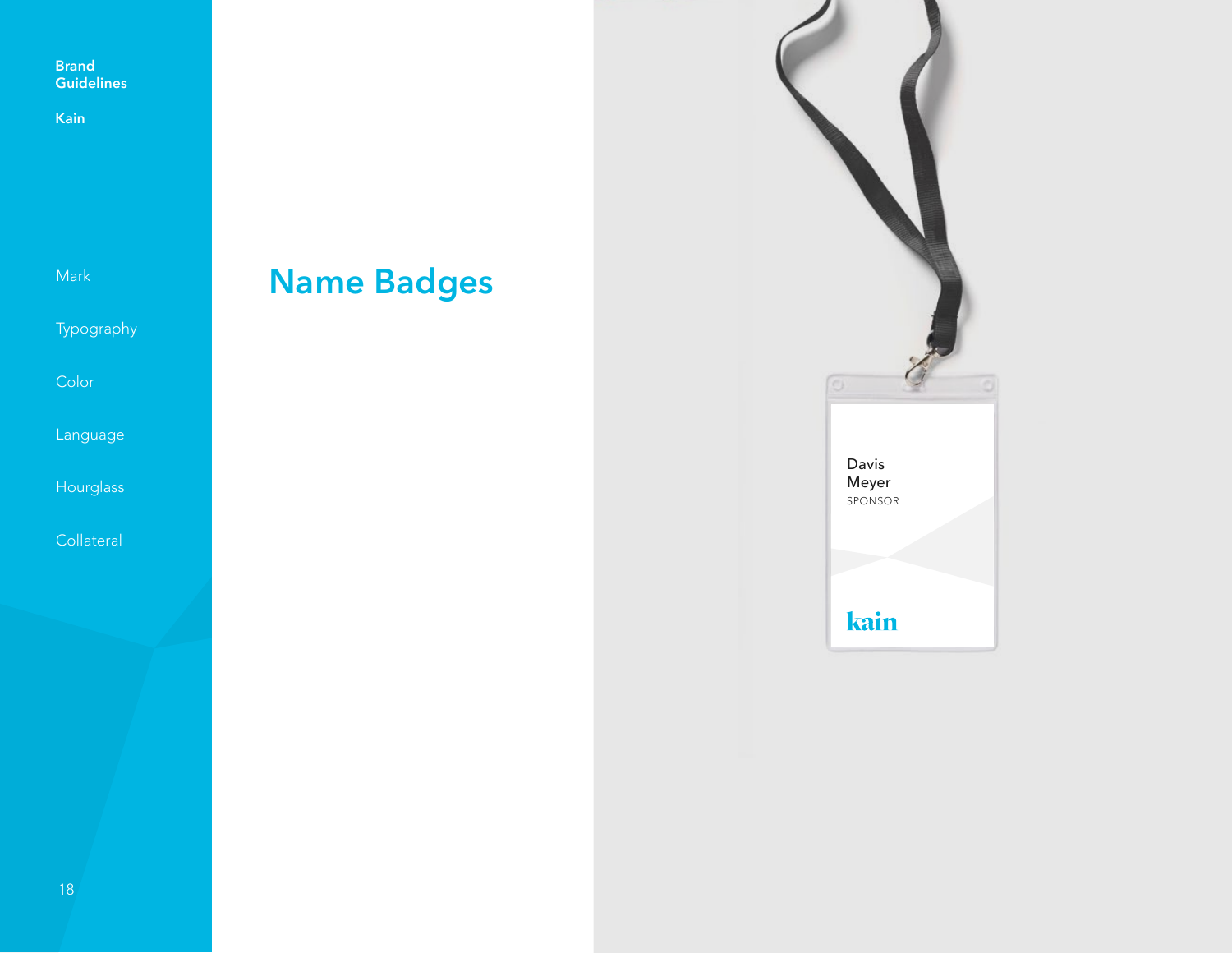**Kain**

Mark

Typography

Color

Language

**Hourglass** 

**Collateral** 

## **PopUp Banners**

kain

**ACCELERATE YOUR SUCCESS** 

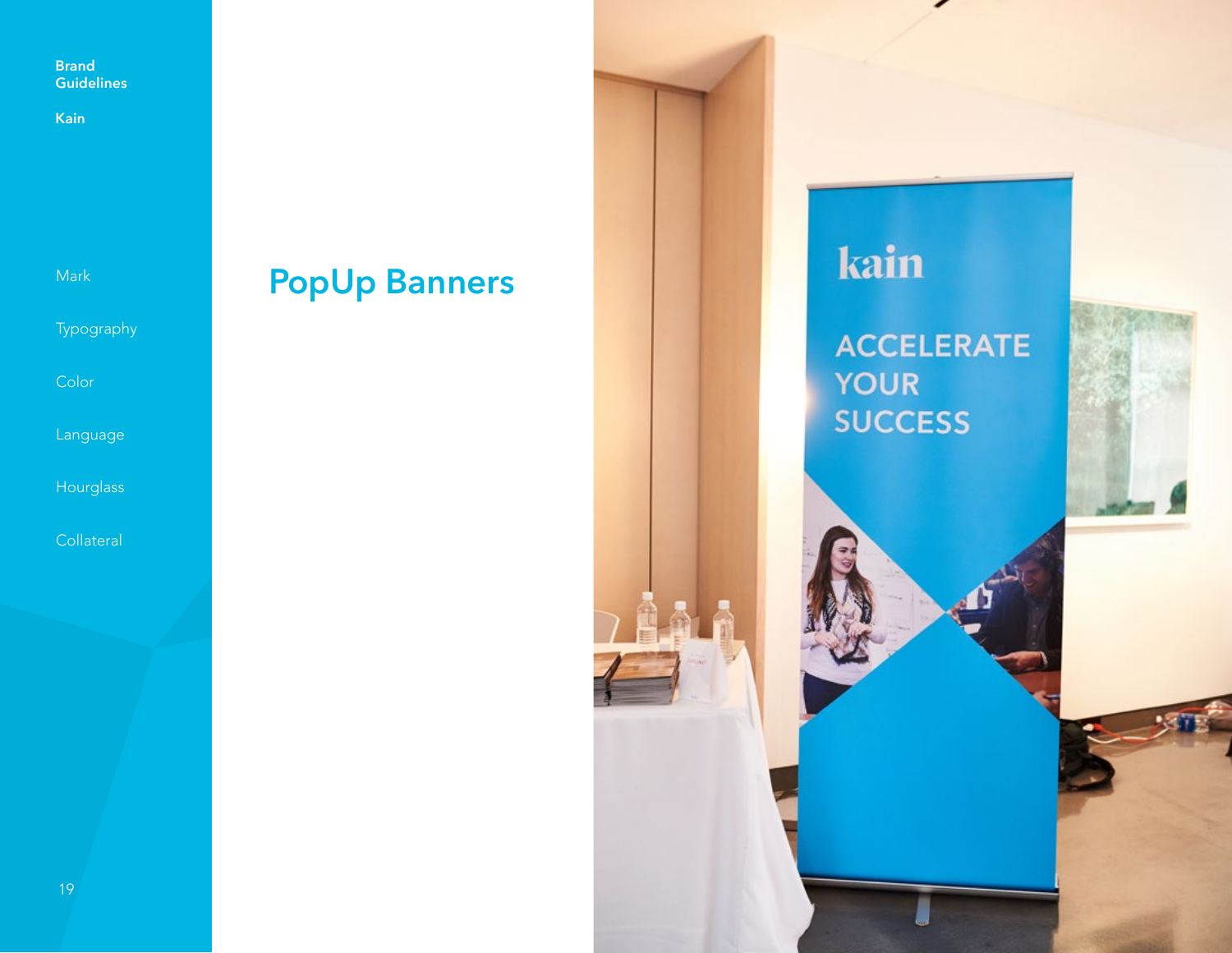**Kain**

Mark

Typography

Color

Language

Hourglass

Collateral

### **T-Shirts**

**elarivoy**  $\sigma =$ kain

20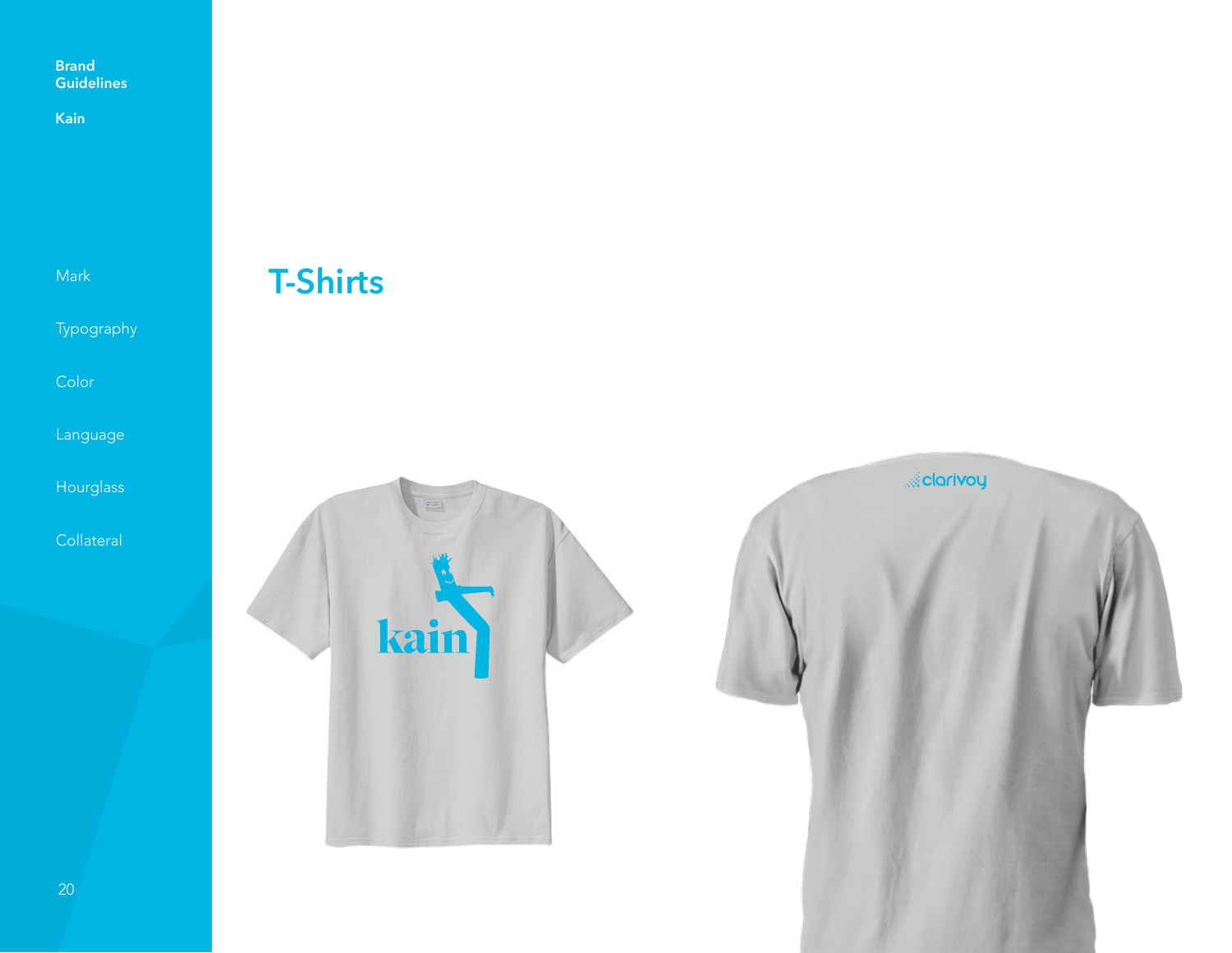**Kain**

Mark

Typography

Color

Language

**Hourglass** 

Collateral

# **Notebook**

Ixain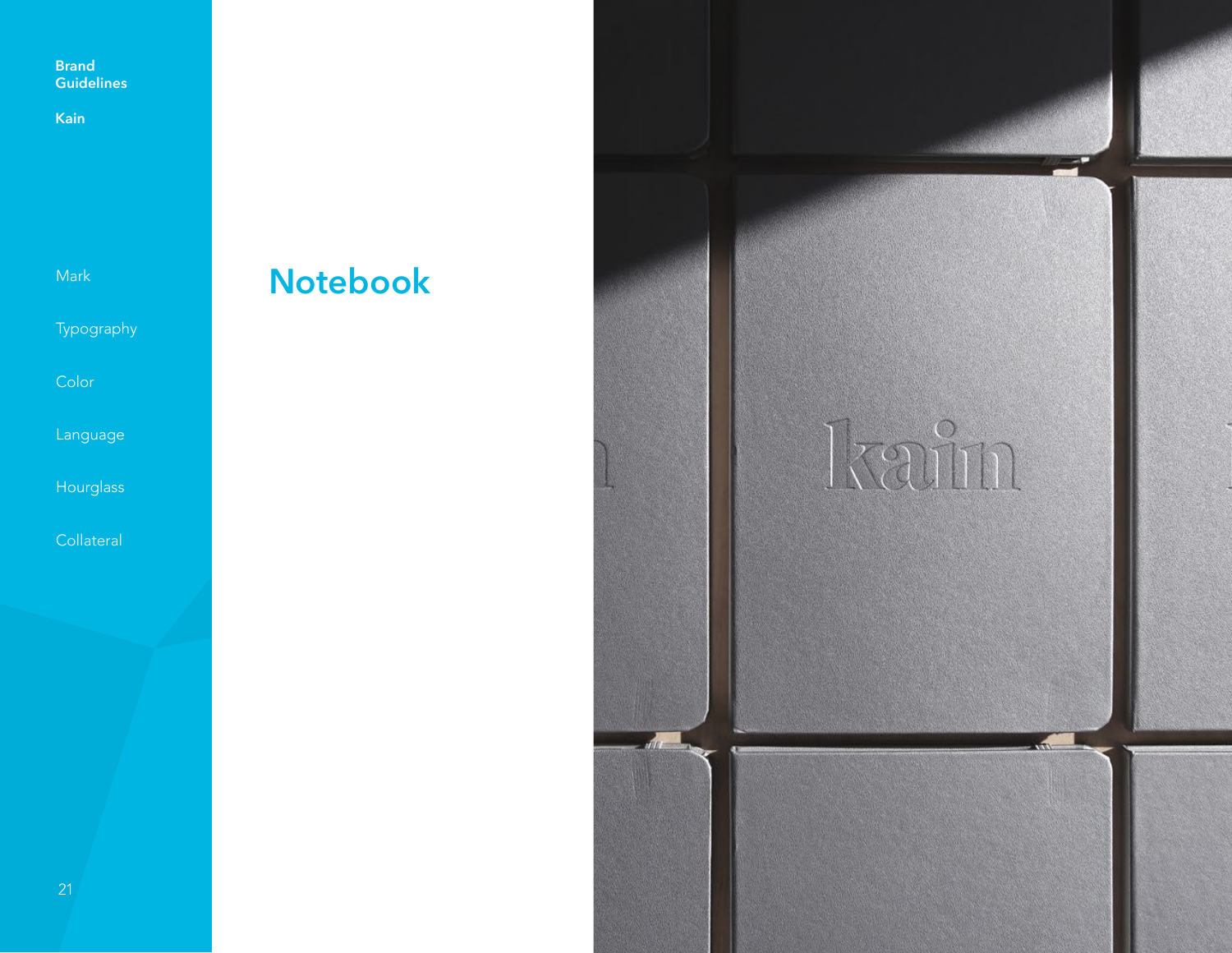**Kain**

Mark

Typography

Color

Language

Hourglass

Collateral

# **Bingo**

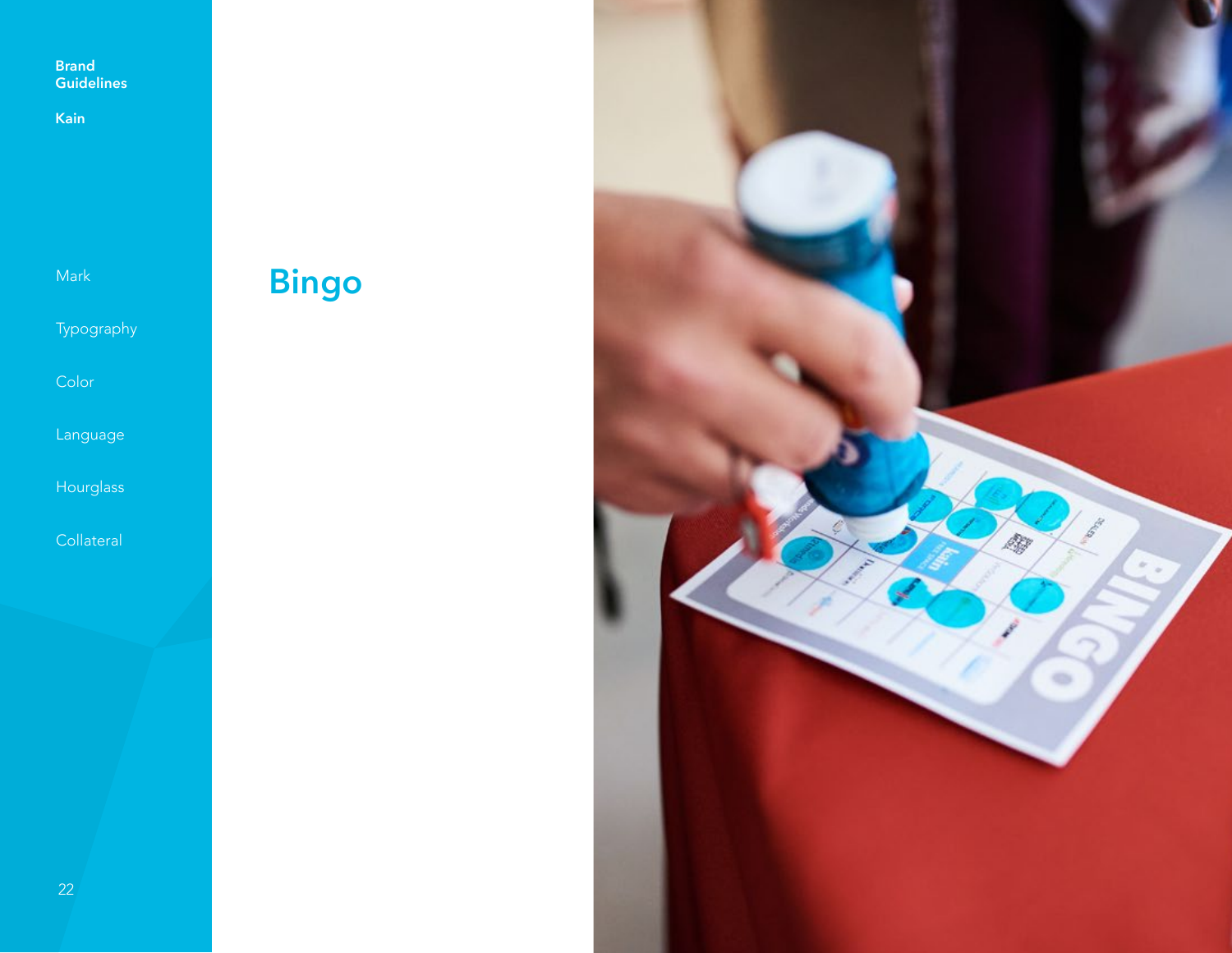**Kain**

Mark

Typography

Color

Language

**Hourglass** 

**Collateral**